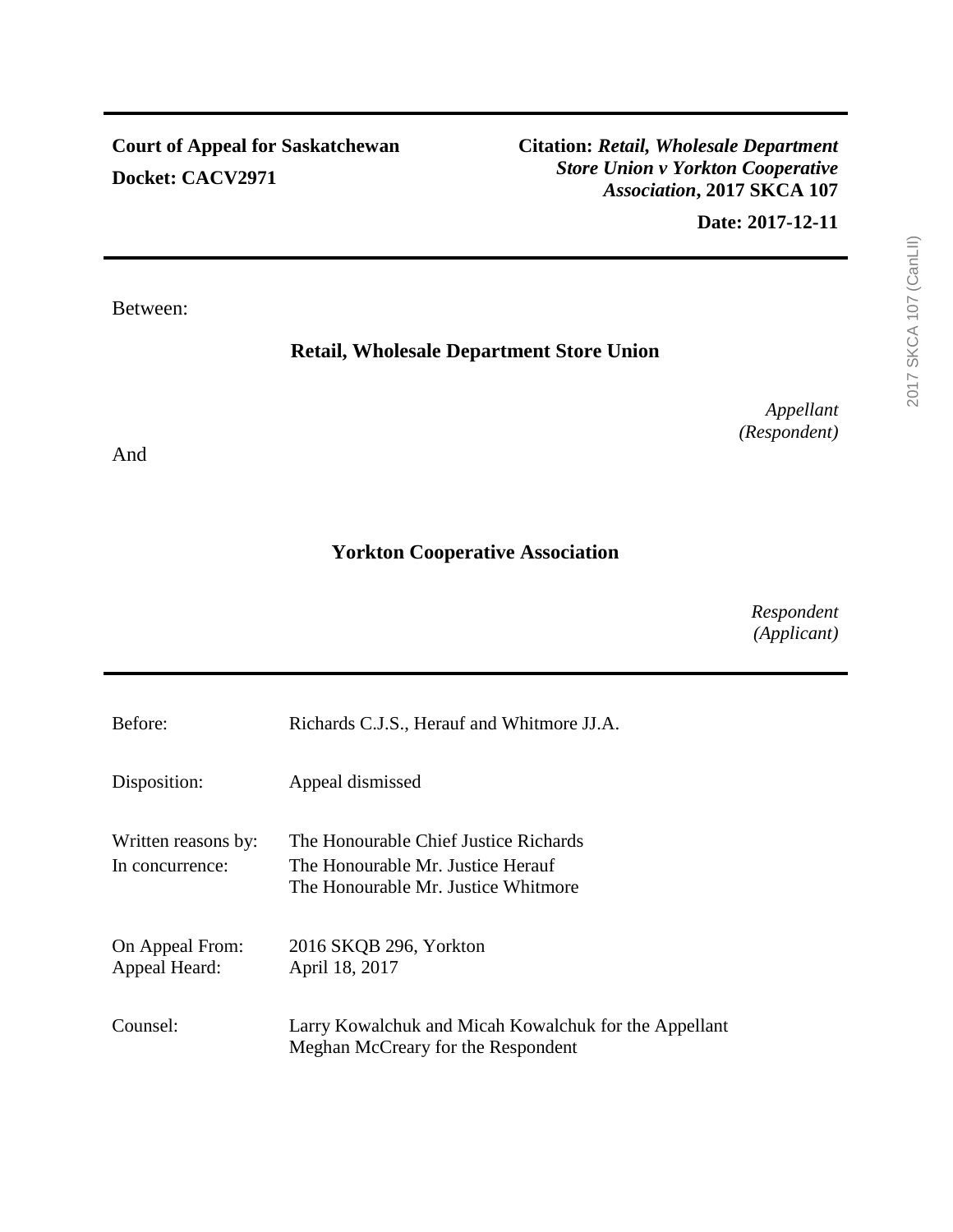## **Richards C.J.S.**

### **I. INTRODUCTION**

[1] Denise Osbourne, who I will refer to as the Grievor, worked as a supervisor for the Yorkton Cooperative Association. She was dismissed from her position because she had committed "time theft" by intentionally falsifying time sheets and claiming pay for time she had not worked. The Grievor's union, Retail, Wholesale Department Store Union, grieved the termination and the matter proceeded to arbitration.

[2] The Arbitration Board found the Grievor had committed time theft on two occasions by closing her store early. Additional allegations of time theft had been made by the Co-op but were not proven. The Board also found the Grievor had lied during the investigation conducted by the Co-op and had continued to lie about her misconduct while testifying at the arbitration hearing. The Board was not confident the misconduct would not be repeated. Nonetheless, the Board overturned the termination and ordered the Co-op to reinstate the Grievor, subject to a fourmonth suspension.

[3] The Co-op brought an application for judicial review in the Court of Queen's Bench. The Chambers judge found the Board's decision to be unreasonable in light of the governing legal principles and the factual findings it had made about the Grievor's conduct. He quashed the Board's decision and confirmed the Grievor's termination.

[4] The Union appeals from the Chambers decision. It argues that, although the Chambers judge purported to apply the reasonableness standard of review to the Board's decision, he in fact simply substituted his own views for those of the Board. The Union also argues that the Chambers judge erred by reinstating the termination rather than contenting himself with quashing the Board's decision.

[5] In my view, and as explained below, this appeal should be dismissed. Given the applicable jurisprudence and the facts as found by the Board, I agree with the Chambers judge's conclusion that the Board acted unreasonably in setting aside the termination. Further, in the particular circumstances of this case, it was open to the Chambers judge to reinstate the termination of the Grievor's employment.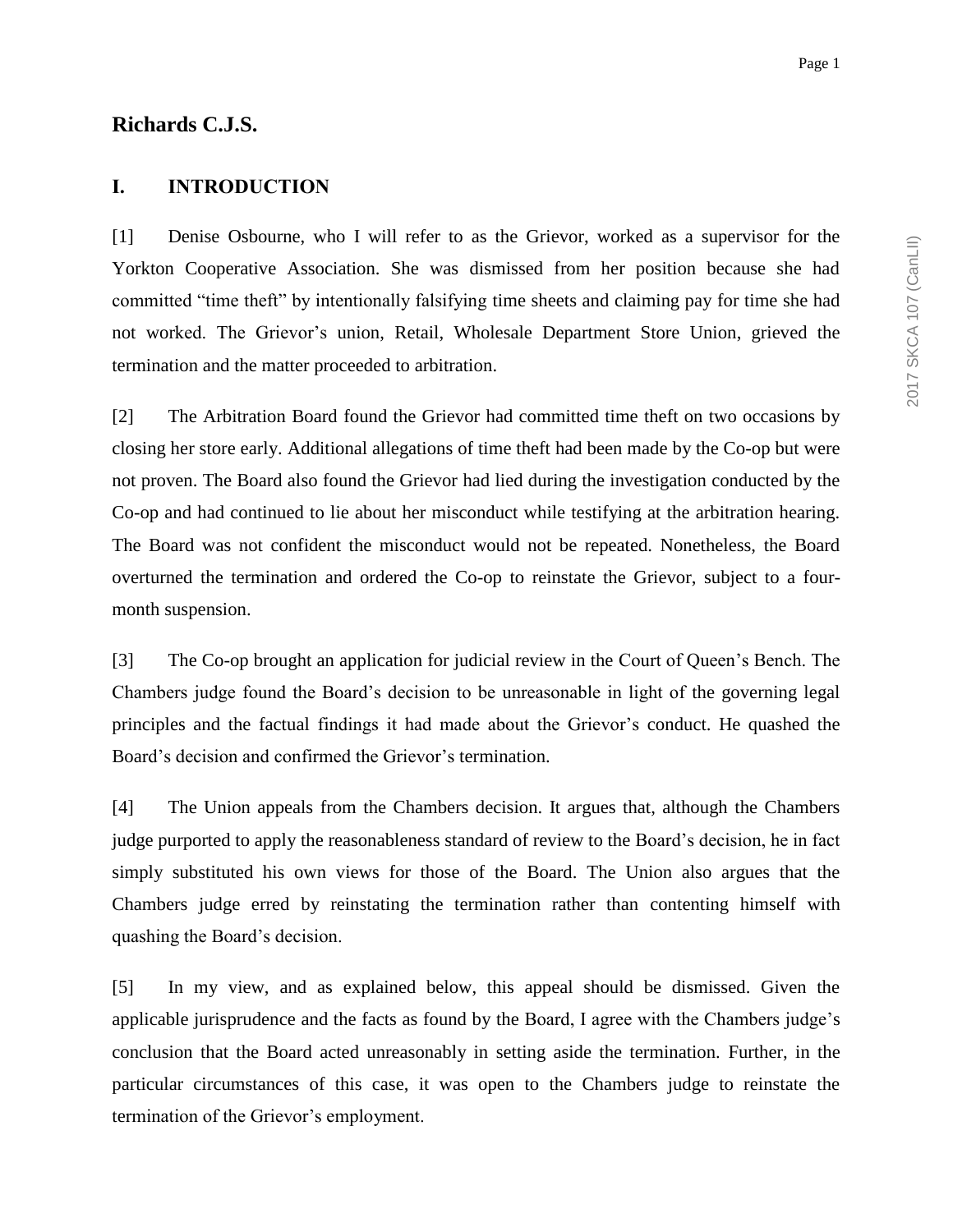### **II. BACKGROUND**

[6] The Grievor was employed as a supervisor by the Co-op at a store located on West Broadway Street in Yorkton. She had a manager but frequently operated the store without direct supervision. Her responsibilities included ensuring that other employees followed the Co-op's policies.

### **A. The incidents underpinning the disciplinary action**

[7] On the nights of June 30 and July 1, 2014, the Grievor was the supervisor of the store. The store was scheduled to be closed at 11:00 p.m. The staff were expected to work until 11:30 p.m. conducting end of day activities such as readying the store to be reopened the next morning.

[8] The Grievor closed the store at approximately 10:40 p.m. on June 30. She and the employees under her supervision left the store at approximately 11:00 p.m. The Grievor falsified her time sheet to show that she had worked until 11:30 p.m. She also directed a subordinate employee, Luke Walters, to falsify his own time sheet to show that he too had worked until 11:30 p.m.

[9] Similar things occurred on the night of July 1, 2014. The doors of the store were locked and the lights were off at 10:41 p.m. However, a customer arrived at 10:45 p.m. and he was allowed into the store. The customer made a purchase and was immediately let out by an employee. The store was then closed again at 10:46 p.m. The Grievor and the other employees left at about 11:22 p.m. The Grievor marked her time sheet to show that she had worked until 11:30 p.m., again claiming pay for time she had not worked.

[10] From July 21 to 25 and from July 28 to August 1, 2014, the Grievor filled in for the store manager, Sam Hall, while Ms. Hall was on holidays. The Grievor was scheduled to work from 6:30 a.m. to 11:00 a.m. and 12:00 p.m. to 3:30 p.m. on Mondays and 8:00 a.m. to 12:00 p.m. and 1:00 p.m. to 5:00 p.m. Tuesday through Friday. The Grievor's time sheets indicated that she had worked those hours, plus one hour of overtime. However, a video showed that she had not followed that timetable. She always started work earlier than the scheduled time and she always left work earlier than scheduled, sometimes more than an hour earlier. The duration of her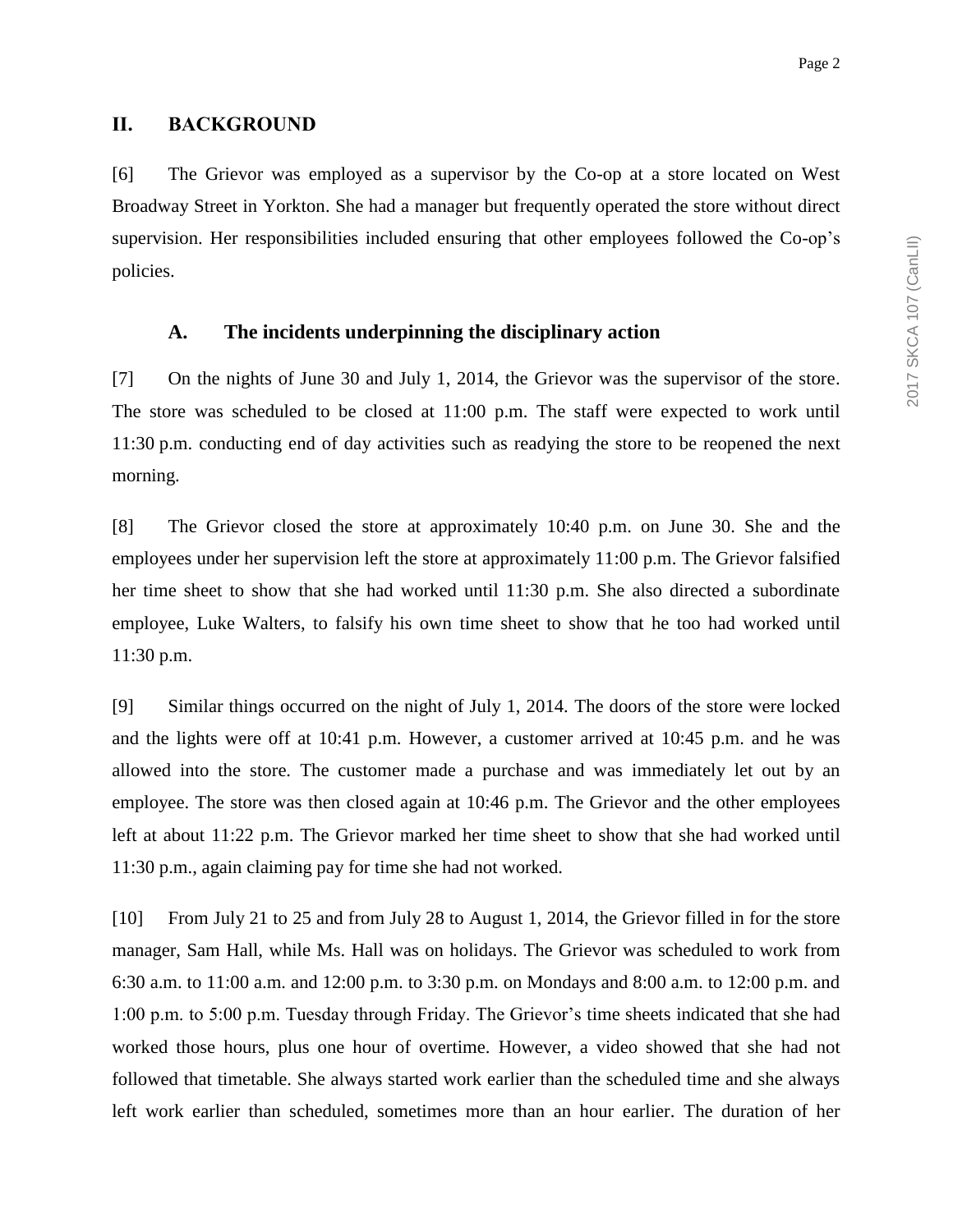absences from the store at lunch time suggested the Grievor was not working for some part of that time and was, therefore, stealing time.

#### **B. The Co-op's investigation**

[11] The Co-op became aware of allegations that the Grievor had "stolen time". It conducted an investigation which included meeting with the Grievor. At the meeting, the Grievor denied all wrongdoing. She claimed that she did not close the store early on June 30 and July 1, 2014. She stated that her time sheets for the relevant shifts, showing she had worked until 11:30 p.m., were accurate. The Grievor also said that the time sheets for the period she had stood in for Ms. Hall were accurate.

[12] On August 12, 2014, the Grievor's employment was terminated by the Co-op. The termination letter referred to the theft of time from July 21 to August 1, 2014, and on July 1, 2014. This led the Union to file a grievance and in due course the matter made its way before the Board.

#### **C. The arbitration proceedings**

[13] During examination-in-chief at the arbitration hearing, the Grievor denied closing the store early on June 30 and July 1. The Board found this to be "untruthful".

[14] The Grievor also denied instructing her subordinate, Mr. Walters, to falsify his time sheet to show he had worked until 11:30 p.m. on June 30, 2014. The Board described this as "deceptive" and decided she had given these instructions to Mr. Walters.

[15] The Grievor testified, in addition, that she had told a subordinate, Mr. Heibel, not to close early on July 1, 2014, but that Mr. Heibel had done so nonetheless. The Board noted the Grievor was the supervisor and could easily have countermanded Mr. Heibel. The Board determined it did not believe the Grievor's version of events.

[16] More generally, the Board made a finding that the Grievor's testimony under oath was not merely inaccurate or mistaken. It found that she had lied, stating at paragraph 217:

Particularly vexing to the Board is the fact that the Grievor continued to lie stating that the Store had not closed early on two occasions, even during her examination-in-chief.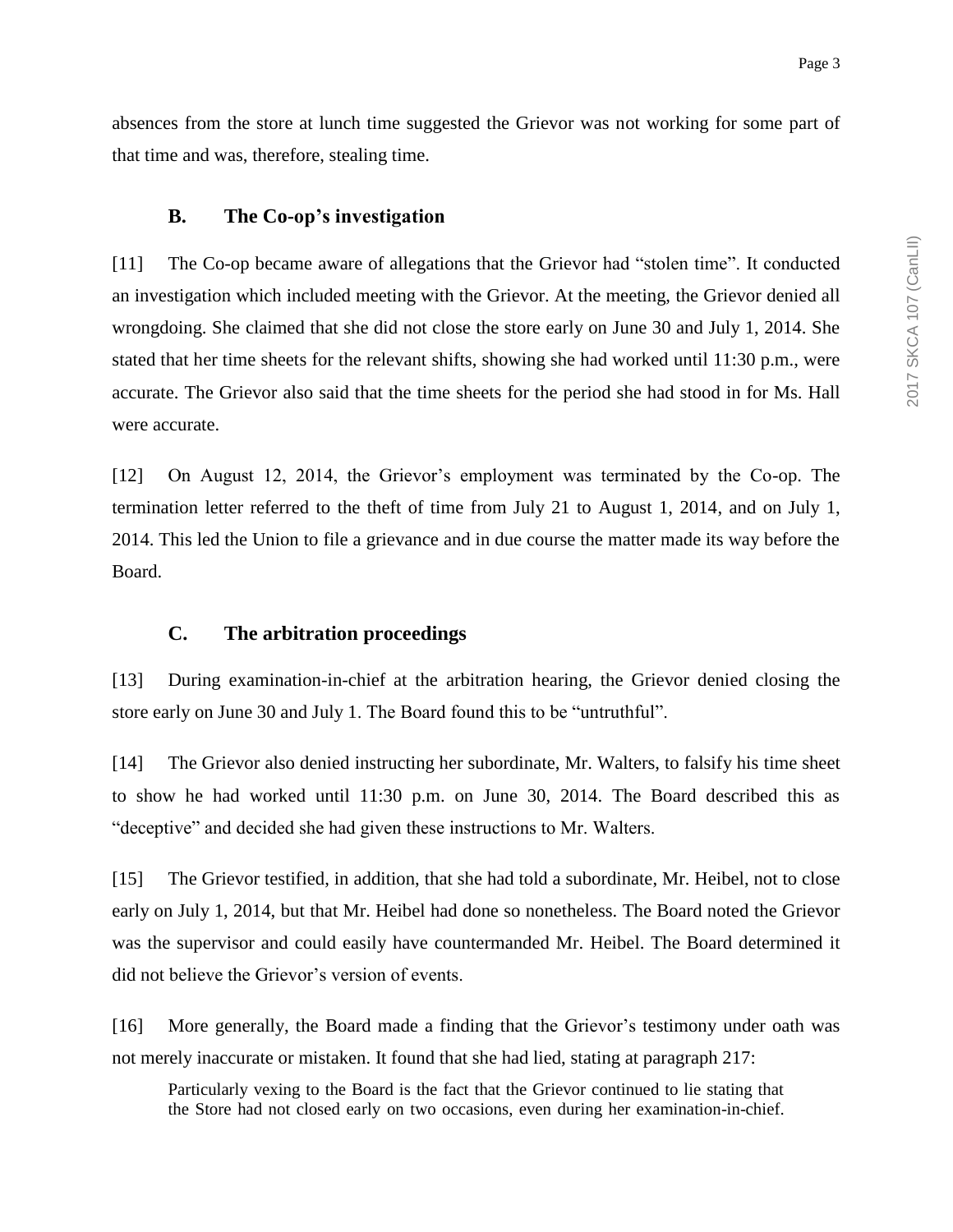This was not only untruthful, it was foolish. Not until cross-examination did the Grievor admit that she closed the store early. Even then she was not forthcoming regarding her instructions to Mr. Walters regarding his time recording.

[17] After carefully reviewing the evidence, the Board concluded the Co-op's allegations relating to time theft on the nights of June 30 and July 1, 2014, had been proven. With respect to the allegations about July 21 to 25 and July 28 to August 1, the Board found that the Grievor's time sheets bore little, if any, resemblance to the time she had actually worked and concluded there was no way for the Co-op to tell from the Grievor's time sheets when she had been on the job. The Board said the Grievor was wrong to have taken the position that, so long as she worked eight hours per day, nothing else mattered. However, the Board also held that, although the duration of the Grievor's absences from the store at lunch time gave rise to a suspicion she had not been working for some of that time, the actual theft of time over lunch had not been proven on a balance of probabilities.

[18] The Board also noted that the termination letter provided to the Grievor had been poorly drafted by a manager who was not experienced in such matters. Among other things, the letter had failed to make specific reference to the June 30 store closing, something important to the Coop's case before the Board. Nonetheless, the Board expressly found that neither the Union nor the Grievor had been prejudiced by the lack of precision in the wording of the termination letter.

[19] The Board ultimately turned to the question of whether it should impose discipline less than termination. In so doing, it made reference to the following factors at paragraphs 215–218 of its decision:

- (a) the Grievor had a previous good employment record without discipline;
- (b) the Grievor had approximately three years of seniority and was neither a long service employee nor a new employee;
- (c) there was no isolated incident as there were several acts of wrongdoing;
- (d) there was no provocation;
- (e) the Grievor had not acted on the spur of the moment;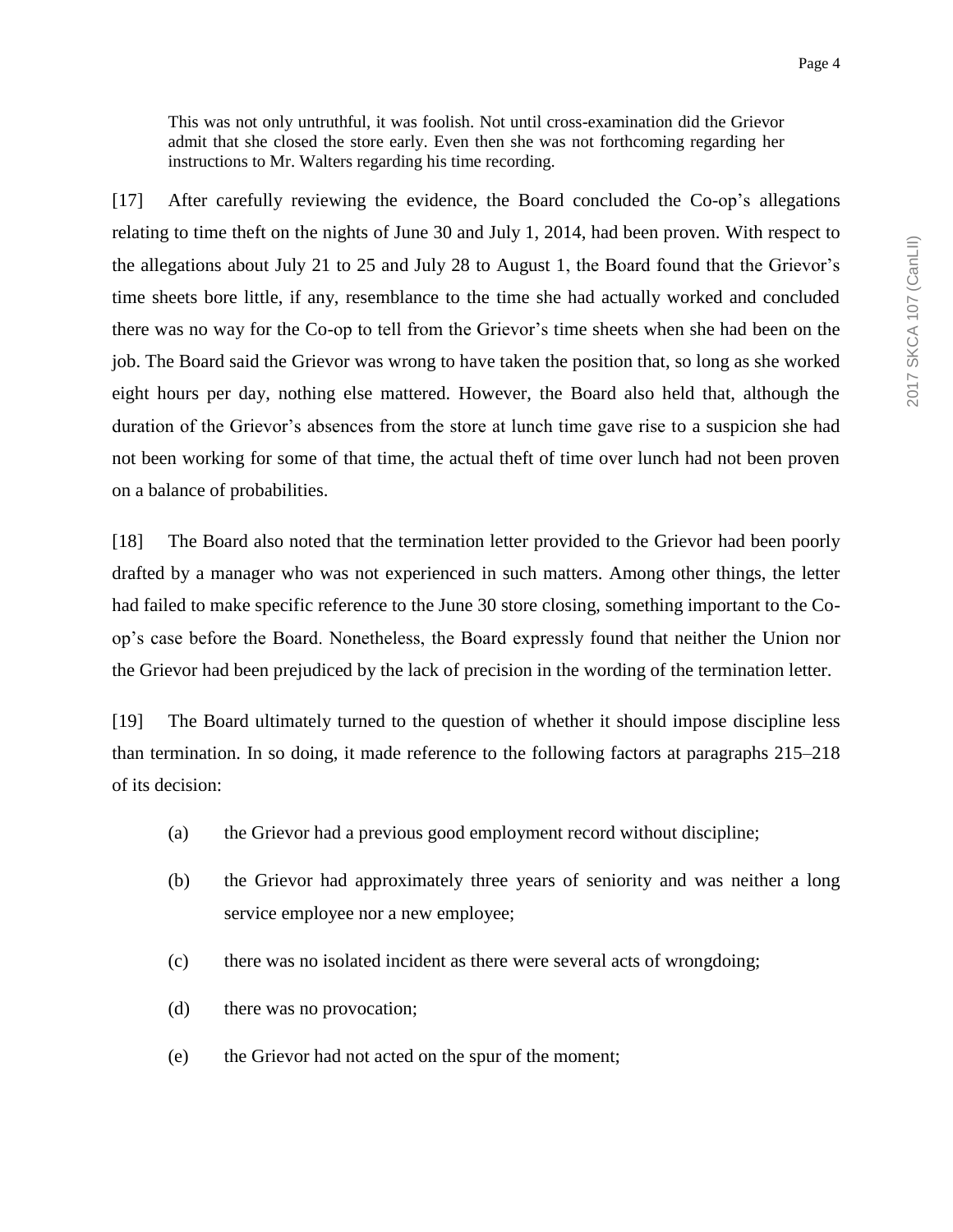- (f) the penalty imposed by the Co-op created no special economic hardship for the Grievor because she had another job;
- (g) although there was some evidence that working hours rules had not been enforced in the past, the former manager under whose supervision this had happened had been terminated and, in March of 2014, the Grievor had received training indicating that the rules would be enforced;
- (h) the Grievor's conduct was intentional and she knew what she was doing was wrong;
- (i) the Grievor's misconduct was serious, particularly given her supervisory role; and
- (j) the Grievor had lied during her testimony and this did not give "comfort that she has taken ownership of her wrongdoing and will not repeat it".

[20] Notwithstanding the overall import of these findings, the Board decided to reinstate the Grievor, subject to a formal suspension without pay from the date of her termination. It did so without any express examination of the impact of the Grievor's misconduct on her ability to maintain a viable employment relationship with the Co-op.

## **D. The Queen's Bench decision**

[21] The Co-op sought judicial review of the Board's decision. See: 2016 SKQB 296.

[22] The Chambers judge identified "reasonableness" as the appropriate standard of review. He began his analysis by observing that the Board's decision was transparent and clearly articulated. He then turned to the question of whether overturning the dismissal and substituting a suspension fell within the range of possible outcomes that were defensible in light of the facts and the law.

[23] The Chambers judge thoroughly reviewed the facts, the applicable common law principles and relevant arbitral jurisprudence. In the end, he found that, given the facts it had found, the Board had acted unreasonably in setting aside the Grievor's termination. The essence of the Chambers judge's reasoning is captured in the following excerpt from his decision: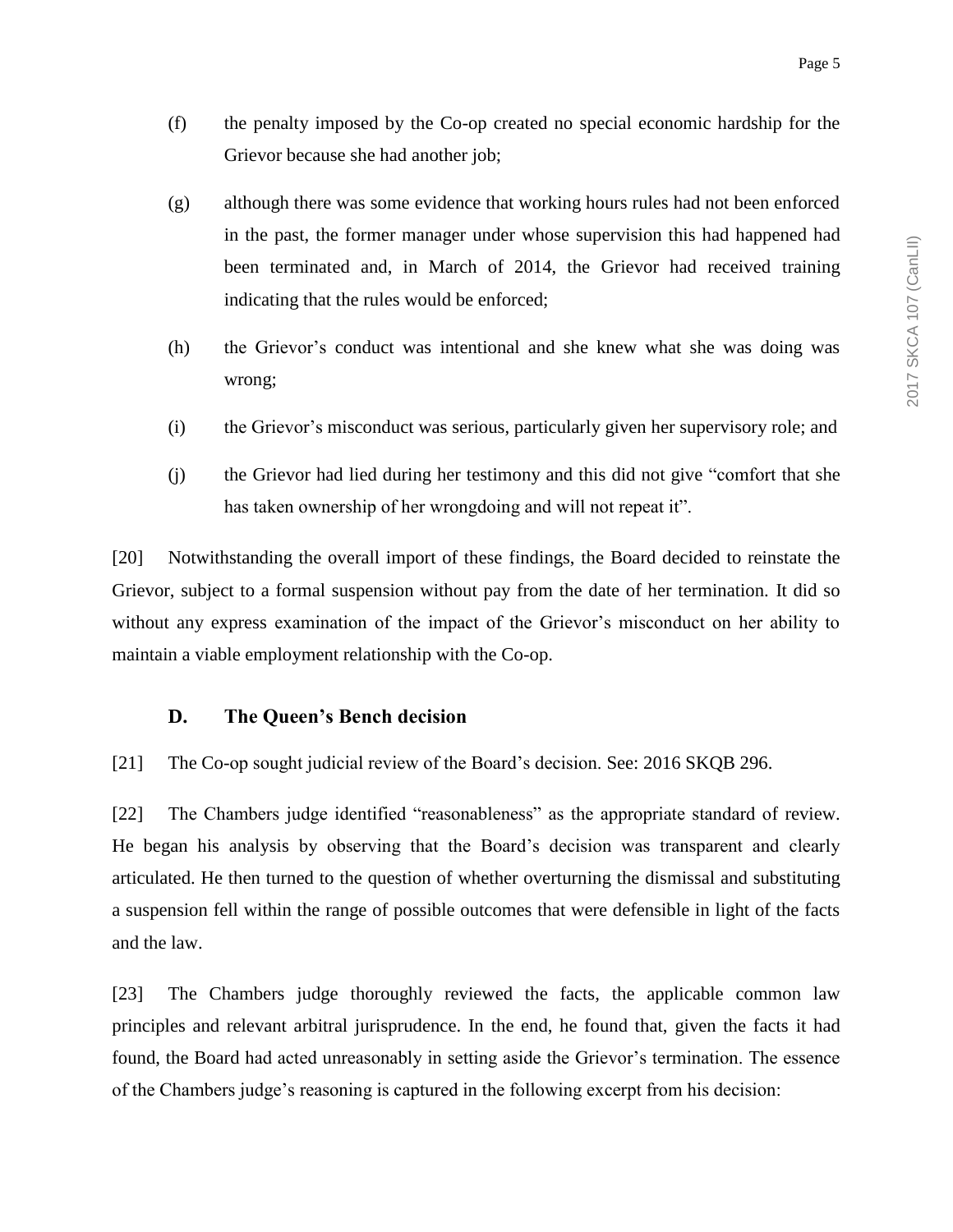[54] The Board found that [the Grievor] was not trustworthy in circumstances under which the Co-op had the right to expect her to be trustworthy. Having perpetrated a serious wrong by committing time theft, [the Grievor] compounded her wrongdoing by lying when she was confronted by her employer. In addition to that, [the Grievor] directed at least one other employee over whom she had supervisory authority to falsify his time records and leave work early (para. 214). The Board found that there was no provocation for [the Grievor]'s actions. Her actions were not spur-of-the-moment, nor were they isolated. Her actions were intentional and they were serious, especially given the position she occupied, and given that she had recently received training relating to the very rules she violated. The Board found that [the Grievor] did not suffer economic hardship as a result of being terminated (para. 216). The Board also found that [the Grievor] continued to lie, both during the investigative stage, and during her testimony (para. 217), and that she took no ownership of her wrongdoing, leaving the Board with little confidence that her conduct would not be repeated (para. 218).

[55] All of those findings are factors which, according to the common law and the applicable arbitral jurisprudence, weigh very heavily in favour of dismissal. Section 6- 49(4) of the [*Saskatchewan Employment Act*, SS 2013, c S-15.1] gives the Board broad powers to substitute a penalty that it considers just and reasonable in the circumstances, but a just and reasonable penalty must take into account the applicable common law and arbitral jurisprudence.

[56] In this case, all of the facts found by the Board weigh in favour of termination. Apart from the fact that [the Grievor] had no previous record for discipline and the fact that, in the past, incidents of time theft had not been enforced by the Co-op, there were no other mitigating circumstances. Although there was evidence that employees had left work early and improperly marked time sheets before [the Grievor] did it, without suffering discipline, the evidence accepted by the Board was that, by the time [the Grievor] committed time theft, the Co-op had taken steps to make it clear to all employees that such action would no longer be tolerated. Furthermore, [the Grievor]'s conduct was exacerbated by the fact that she not only committed time theft herself but, as a supervisor, instructed a subordinate employee to commit time theft as well.

[57] Once an employee has been found to have committed serious misconduct, reinstatement is appropriate only if the evidence demonstrates mitigating factors which support the continued viability of the employment relationship. The absence of mitigating factors which support the viability of a continued employment relationship render a decision by a tribunal to reinstate an employee who has been dismissed is a leap of faith, and thus unreasonable: *Bhadauria*, at para 78. In this case, none of the findings of fact made by the Board point to the viability of a continued employment relationship going forward. Quite the contrary, in fact.

## **III. ANALYSIS**

[24] As indicated, the Union takes issue with both the Chambers judge's conclusion that the Board's decision was unreasonable and, alternatively, with the fact that the Chambers judge reinstated the Grievor's termination rather than simply quashing the Board's decision. I will consider each of these matters in turn.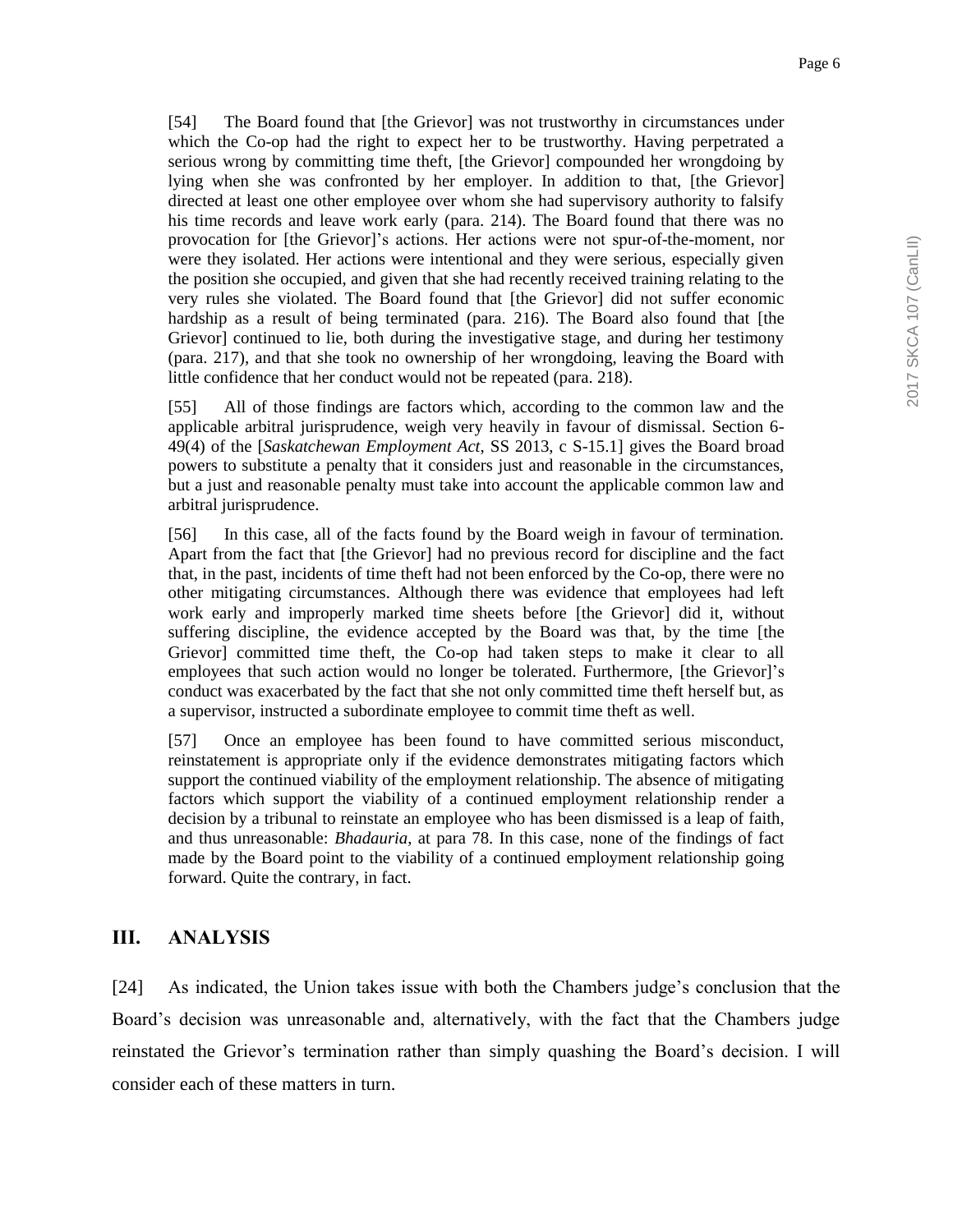#### **A. The reasonableness of the Board's decision**

[25] In my opinion, the Chambers judge correctly concluded that the Board's decision was unreasonable within the meaning of the controlling authorities such as *Dunsmuir v New Brunswick*, 2008 SCC 9, [2008] 1 SCR 190. The key flaw in the Board's decision was the one identified by the Chambers judge  $-$  a failure to relate its own findings of fact to the relevant jurisprudence.

[26] The root question in determining whether a termination of employment is warranted in the context of acts of dishonesty is whether the trust crucial to the employment relationship can be restored. See: Donald J.M. Brown, Q.C. & David M. Beatty, *Canadian Labour Arbitration*, loose-leaf (Rel 41, December 2014) 4th ed, vol 1 (Toronto: Thomson Reuters, 2014) at 7:3314; *McKinley v BC Tel*, 2001 SCC 38 at para 48, [2001] 2 SCR 161. In this case, the Grievor, a supervisor, closed her store early and falsified her time sheets. She directed a subordinate to falsify his time sheets as well. She then lied to the Co-op when it investigated the situation and continued to lie while under oath at the arbitration hearing. Most significantly, and as the Board itself found, the Grievor failed to take ownership of her wrongdoing and gave no comfort that she would not repeat it. In light of those factual findings, I am at a loss to understand how the Board could have reasonably decided that a viable working relationship between the Grievor and the Co-op could be rebuilt.

[27] Arbitrators treat the falsification of time sheets as a form of theft or fraud. It is also clear that theft, including theft of "time", is viewed in the arbitral jurisprudence as a very egregious form of misconduct. Brown and Beatty provide the following overview of the import of the authorities in *Canadian Labour Arbitration* at 7:3310:

Theft and related forms of dishonesty, such as fraud and unauthorized possession of company property, have always been characterized by arbitrators as among the most serious forms of misconduct that an employee can commit. Even something that may not seem so serious, such as charging long-distance telephone calls to an employer's account, can result in the imposition of very heavy sanctions, including discharge. Such behaviour is seen as antithetical to the trust that is an essential part of all viable and productive employment relationships. …

Although any act of dishonesty will raise questions about whether an employee is so untrustworthy as to preclude the possibility of his or her continued employment, theft is regarded as especially grave because it implies a deliberate intention to wrongfully take or use something that belongs to another. And because the mental element is the same,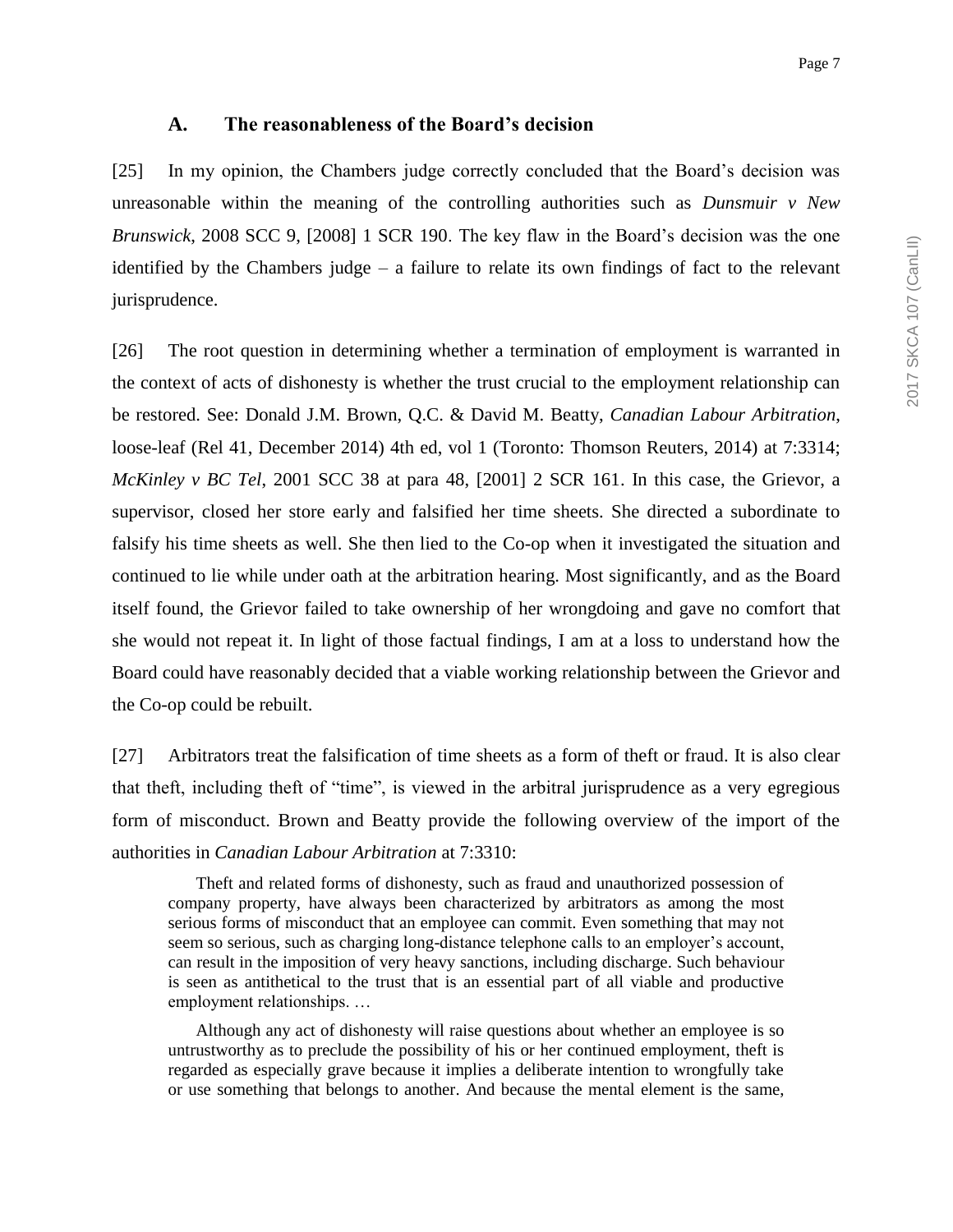theft or unauthorized possession of another employee's or a customer's property, are also considered to be extremely serious offences. …

[28] The significance of the Grievor's dishonest conduct in this case was aggravated by her decision to lie to the Co-op and to the Board and by her failure to take ownership of her actions. Such a failure to acknowledge wrongdoing would typically be seen as a key factor weighing against the idea that an employment relationship can be restored. The following passage from Morton Mitchnick & Brian Etherington, *Labour Arbitration in Canada*, 2d ed (Toronto: Lancaster House, 2012) at 241–242 seems to fairly capture the overall sense of the arbitral decisions:

In the face of dishonesty by the grievor during an investigation or in testimony at the arbitration hearing, arbitrators will often decline to substitute a lesser penalty for discharge, particularly in cases of theft or other forms of dishonest conduct. In *Shell Canada Ltd. and C.E.P., Local 835*, [2003] A.G.A.A. No. 65 (QL), where the grievor had been dismissed for theft, a board chaired by Arbitrator Sims held that the grievor's dishonesty in the course of the employer's investigation made him a poor candidate for reinstatement, despite 17 years of good service. Similarly, in *Peace Regional Emergency Medical Services Society and H.S.A.A. (Wilson)*, [2003] A.G.A.A. No. 67 (QL), a case involving discharge for sexual harassment, Arbitrator Moreau concluded that the grievor's failure to tell the truth at the hearing closed any window of opportunity for rebuilding the employment relationship.

See also, for example: *Sobeys West Inc. and UFCW, Local 1518 (Cahoon)*, 2015 CarswellBC 1391 (WL) (BC Arb) at paras 31–33; *Surrey (City) v C.U.P.E., Local 402*, 2007 CarswellBC 3846 (WL) (BC Arb) at paras 93–120; *Central Okanagan (Regional District) v Staff Assn. of the Regional District of Central Okanagan* (2003), 117 LAC (4th) 20 (BC Arb) at paras 62–63; *Cavic v Costco Wholesale Canada Ltd.*, 2012 ONSC 5307 at paras 44–45, 7 CCEL (4th) 1; *Overwaitea Foods/Save-on-Foods British Columbia v U.F.C.W., Local 1518* (2011), 204 LAC (4th) 404 (BC Arb) at paras 42–72; and *University of Saskatchewan and CUPE, Local 1975, Re*, 2014 SKQB 190, [2015] 4 WWR 813 at paras 40–44.

[29] But, of course, the present case involves more than the Grievor compounding the significance of her original dishonesty by lying to the Co-op and the Board. It involves the Board going so far as to make a positive and express finding that it had not been given a great deal of comfort that the Grievor would not repeat her wrongdoing. This is effectively a finding that the trust relationship central to the Grievor's employment relationship cannot be satisfactorily restored. Given that fact, the only reasonable course of action for the Board was to confirm the Co-op's decision to terminate the Grievor's employment.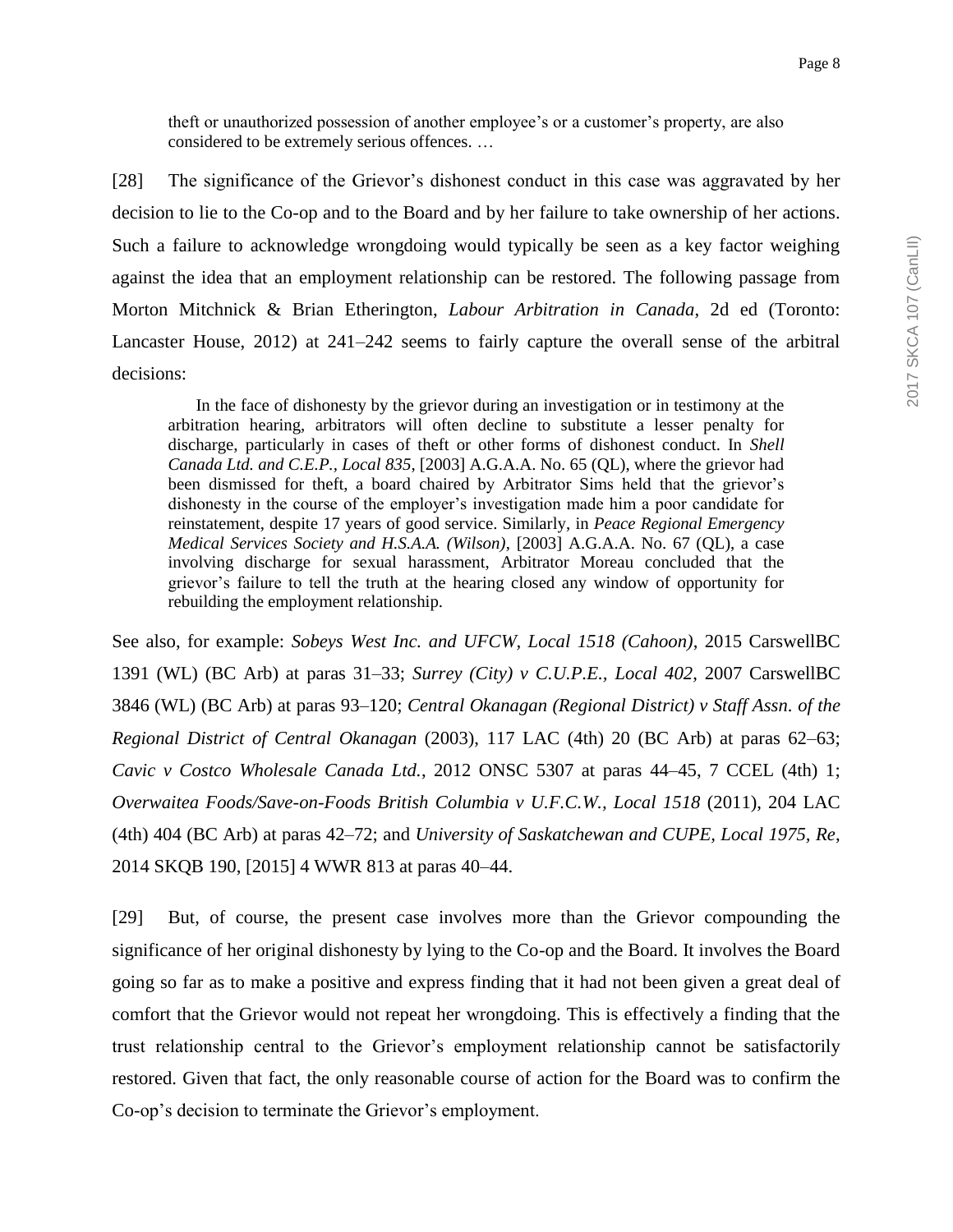[30] All of that said, the Union raises a number of specific concerns about the Chambers judge's reasoning and approach. Let me deal with them one-by-one.

#### **1. The amount of time in issue**

[31] First, the Union emphasizes that, as between June 30 and July 1, the Grievor left work a total of less than an hour before she should have. The Union asks how this small amount of time can reasonably be seen to justify the termination of the Grievor's employment. The answer, of course, is that the Grievor did more than just leave work early. As indicated, she deliberately filled out her time sheets so as to claim pay for time when she was not at the store. She was a supervisor and, in that role, directed a subordinate employee to fill out his time sheet improperly. She lied to the Co-op when it investigated allegations of time theft and she lied at the arbitration hearing. Most significantly, and as just noted, her ongoing dishonesty and failure to take ownership of her wrongdoing did not create any confidence that she would not repeat her misconduct in the future. In short, this is not a straightforward situation where an employee left work a bit early, was found out and then acknowledged his or her transgression. The Grievor's misconduct was considerably more serious than that.

#### **2. The thefts of time not proven**

[32] Second, the Union stresses that the Co-op had accused the Grievor of having stolen time, not just on June 30 and July 1, but also on July 21 to 25 and July 28 to August 1 when she was filling in as manager for Ms. Hall. The Union suggests the Grievor's termination cannot be upheld given that the Board found the Co-op's allegations about time theft during Ms. Hall's absence had not been proven. I am not persuaded by this line of argument either. The Chambers judge's decision was grounded on the time theft that occurred on June 30 and July 1, and on those incidents of theft only. The same holds true for this appeal. The question at hand is whether the Board acted unreasonably in setting aside the sanction of termination imposed on the Grievor for her misconduct on June 30 and July 1. The fact that the Co-op believed the Grievor had committed more extensive thefts of time is irrelevant to that question. In other words, the issue in this appeal is not "would the Co-op have terminated the Grievor's employment if it had involved misconduct only on June 30 and July 1?" Rather, the issue is "did the Board act unreasonably in deciding the Grievor's employment should not have been terminated for the time theft committed on June 30 and July 1?"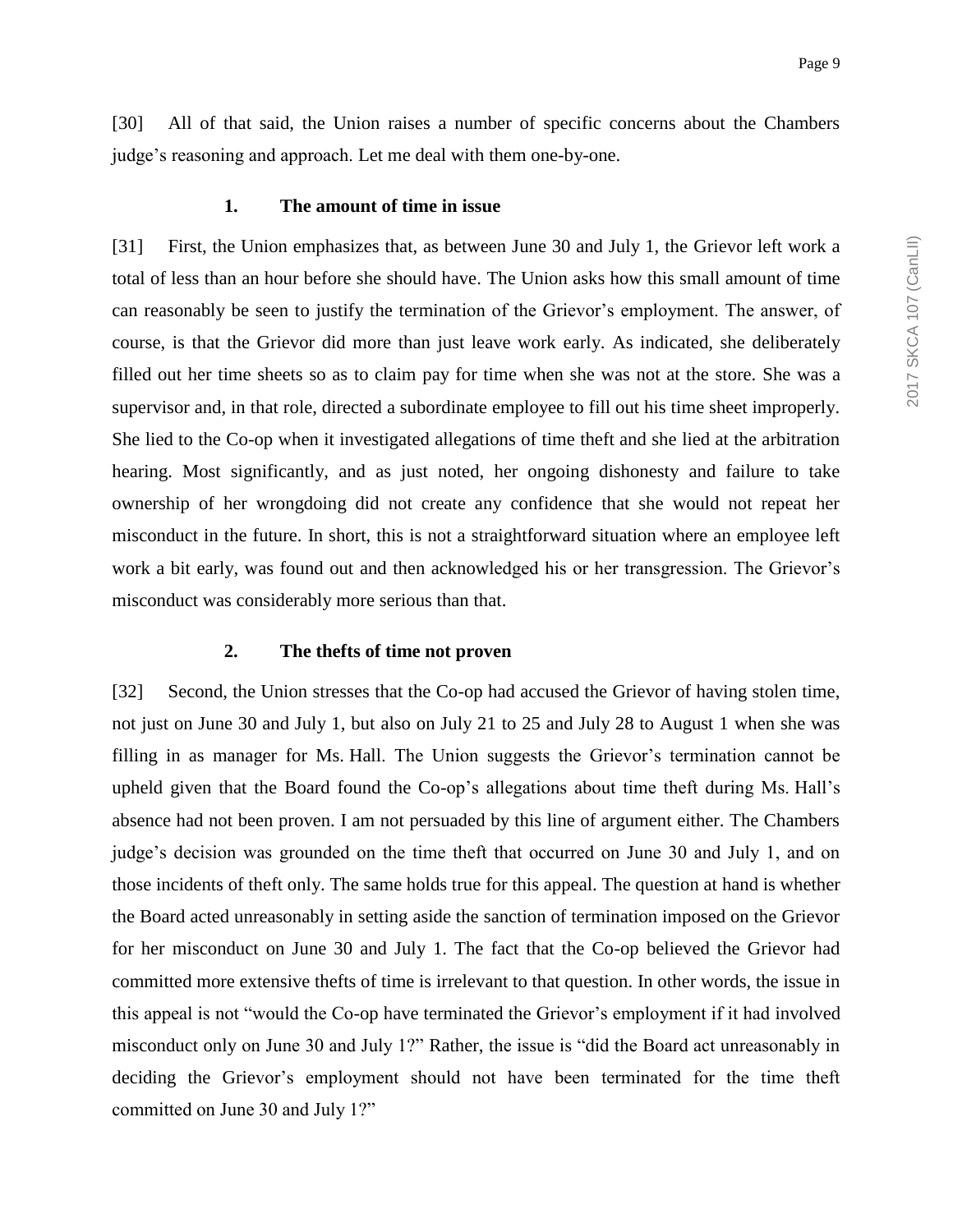[33] A grievor does not receive an automatic discount from the disciplinary action taken by his or her employer simply because, at an arbitration hearing, the employer is not able to prove the full range of its allegations against the grievor. See: Ronald M. Snyder, *Collective Agreement Arbitration in Canada*, 5th ed (Markham, Ont: LexisNexis, 2013) at 512. To use a perhaps somewhat extreme example, imagine a situation where an employer dismisses an employee because the employer believes the employee has stolen \$1,000,000 in five distinct and separate incidents involving \$200,000 each. If the employer can ultimately prove only that the employee stole \$600,000, does that mean the termination of employment, by definition, cannot stand? Obviously not. The issue will be whether, given the allegations of misconduct that have been made out at the arbitration hearing, the sanction imposed by the employer is just and reasonable.

#### **3. Presumption of termination**

[34] The third issue raised by the Union concerns the applicable arbitral jurisprudence. The Chambers judge concluded that the arbitral authorities see termination of employment as the presumptive sanction for theft. In his assessment, the authorities also suggest that significant mitigating factors can overcome this presumption.

[35] The Union submits that the Chambers judge misapprehended the applicable arbitral decisions. It argues there is no presumption that termination is the appropriate disciplinary response to employee dishonesty. At least in principle, this point is of some consequence because arbitral jurisprudence informs the question of whether the decisions of arbitration boards are unreasonable. Arbitrators are not bound by a strict doctrine of *stare decisis* but, where a consensus view exists, that consensus is a valuable benchmark against which to assess a decision challenged by way of judicial review. See: *Communications, Energy and Paperworkers Union of Canada, Local 30 v Irving Pulp & Paper, Ltd.*, 2013 SCC 34, [2013] 2 SCR 458.

[36] To make its point that the Chambers judge misapprehended the arbitral authorities, the Union refers to a rather extensive list of Saskatchewan arbitration decisions. In the end, I do not find those decisions to be particularly helpful in that they deal with an extremely disparate range of fact situations ranging from accessing confidential records (*Canadian Union of Public Employees, Local 5111 v Saskatchewan Assn. of Health Organizations (Priest Grievance)* (2011), 207 LAC (4th) 1 (Sask LA)) to using foul language (*Retail, Wholesale and Department Store Union, Local S-955 v Lilydale Inc. (Yaremko Grievance)*, 2015 CarswellSask 529 (WL)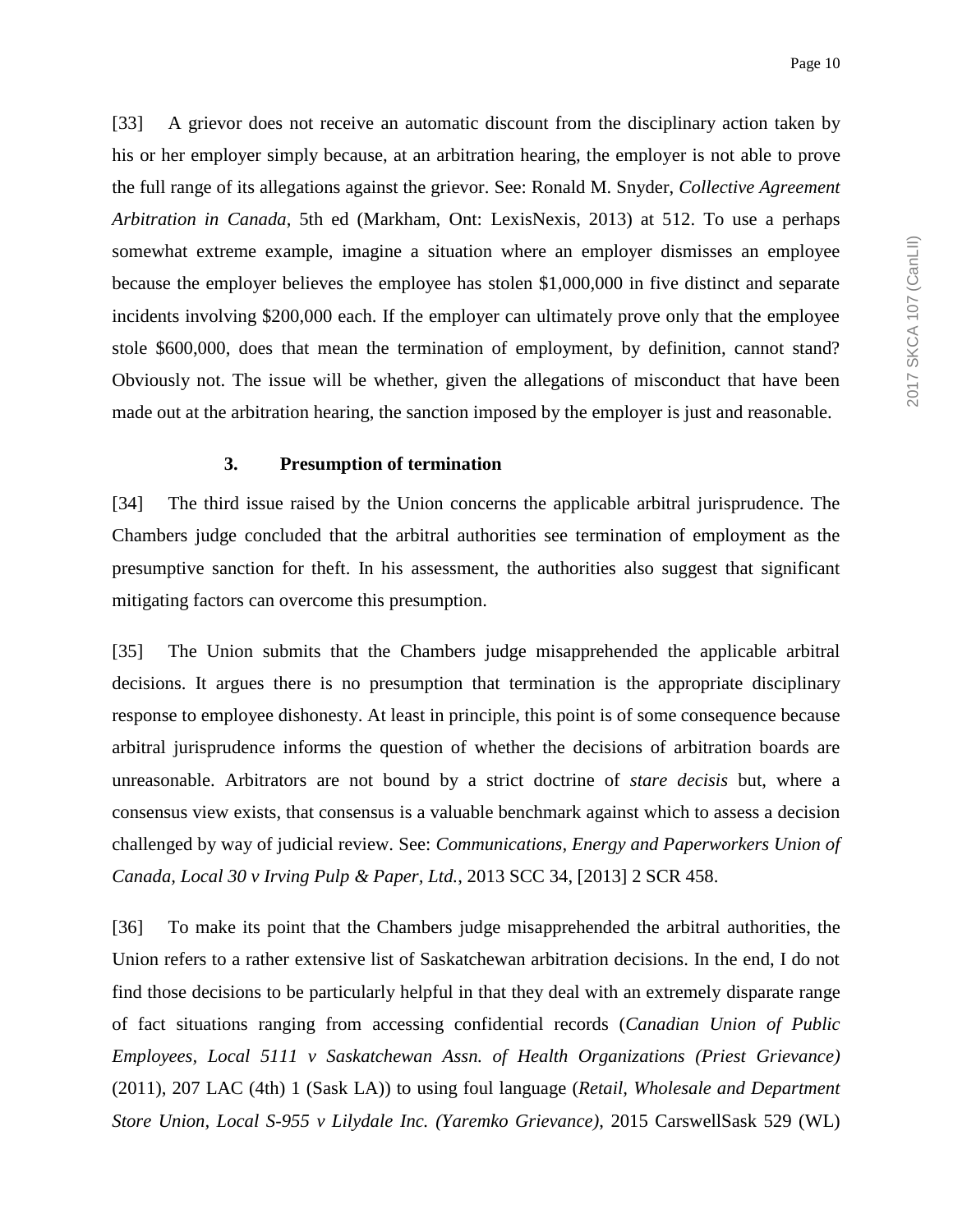(LA)) to assaulting a co-worker (*Saskatchewan Assn. of Health Organizations v Canadian Union of Public Employees, Local 3967 (Montgomery Grievance)* (2011), 203 LAC (4th) 1 (Sask LA)). Given the diversity of the factual circumstances covered by the Union's authorities, no principle of any utility for this appeal emerges from them.

[37] The more relevant and helpful arbitral decisions are those dealing with employee theft and dishonesty. There are certainly authorities suggesting that, at one time, termination was the presumptive consequence of an act of theft or dishonesty. For example, in *Saskatchewan Joint Board Retail, Wholesale and Department Store Union, Local 454 v Canada Safeway Limited*, 2004 CanLII 66213 (Sask LA), arbitrator Robert Mitchell, Q.C., in upholding the termination of a 23-year employee who stole two pizzas having a value of \$5.00 each, observed that "[t]he presumptive penalty for theft by an employee is termination of employment". However, this sort of thinking appears to have given way to the one articulated by the Supreme Court in *McKinley v BC Tel* in dealing with the common law. There, the Court held that a contextual approach is to be used in determining whether an employee's dishonesty provides just cause for dismissal. See: *Canadian Labour Arbitration* at 7:3314; and *Labour Arbitration in Canada* at 251–252.

[38] In the end, however, the precise contours of any arbitral consensus in this area are ultimately of no consequence to the resolution of this appeal. That is so because the result is the same regardless of whether the analysis is based on a rebuttable-type presumption that dishonesty warrants termination or whether it considers dishonesty in context with reference to the severity of the employee's conduct and the sanction imposed.

[39] If the proper analysis is seen as involving the notion that an act of dishonesty will presumptively warrant dismissal, I see nothing in the facts here that could reasonably displace that presumption. As the Chambers judge noted, the only consideration that weighs in the Grievor's favour on this front is the fact that, in her three-year employment history with the Coop, she had accumulated no disciplinary record. The relatively minor amount of time stolen by the Grievor might also be mentioned in this context but, as noted above, the seriousness of her original misconduct was compounded by her decisions to lie during the Co-op's investigation and at the arbitration hearing.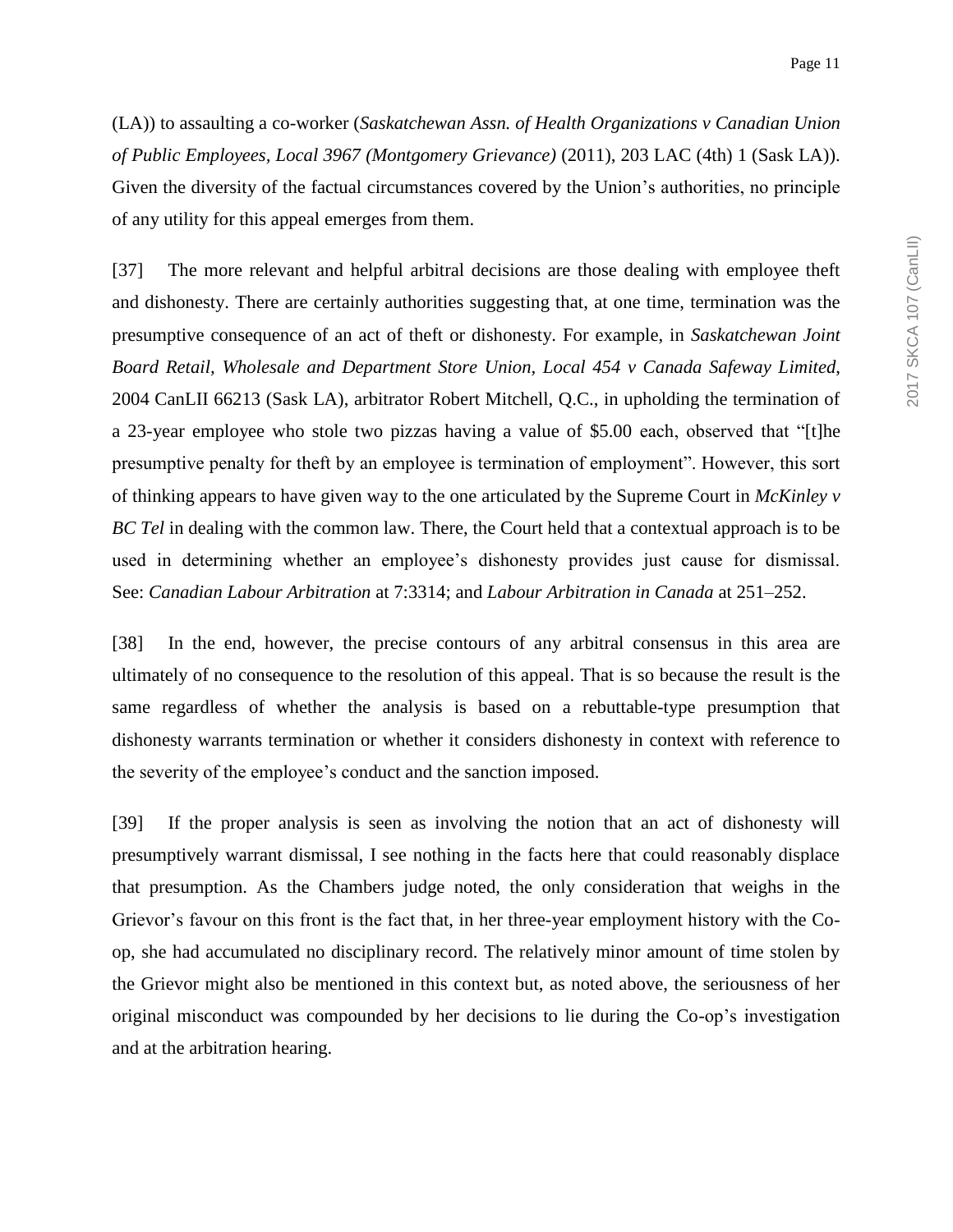[40] If the proper analysis is contextual, as *per McKinley v BC Tel*, the result is the same. As noted, the Grievor was a supervisor. She directed a subordinate to file a false time sheet and lied both during the Co-op's investigation of her conduct and at the arbitration hearing, failed to take ownership of her misconduct and gave no comfort that she would not repeat it. There is nothing of consequence to neutralize the significance of these actions. Taking into account all of the relevant aspects of what happened here and considering the Grievor's conduct in context, the termination of her employment was the appropriate and just disciplinary response for the Co-op to take.

[41] In the end, therefore, I find that the Union's arguments about the nature of the relevant arbitral jurisprudence can have no impact on the bottom line of this appeal.

#### **4. The lies seen in context**

[42] Fourth, the Union suggests that the Chambers judge misunderstood the nature of the lies told by the Grievor or, to perhaps put the matter more clearly, it suggests the Chambers judge failed to see those lies in context. That context, says the Union, is that the Grievor was being accused by the Co-op, not just of stealing time on June 30 and July 1, but of stealing time on July 21 to 25 and July 28 to August 1 as well. I see little merit in this line of argument. The Board was very specific in its findings about the Grievor's failures to tell the truth and there is nothing in its decision to suggest the Grievor was somehow confused about the various kinds of misconduct she was or was not denying. Thus, by way of illustration, the Board wrote as follows in its decision:

208. The following facts have been established by the evidence:

…

…

- (h) The Grievor said that she told Mr. Heibel not to close early on July 1 but he closed early regardless. She was his supervisor and it seems to the Board that if the Grievor really wanted the Store to stay open until 11 PM, she could have easily instructed him to keep the store open. We do not believe the Grievor's version of events.
- (m) The Employer met with the Grievor on August 13 to discuss the Employer's concerns. The Grievor said that she did not close the store early on June 30 and July 1. The Grievor was not truthful. She also said that her timesheets for the period that she was standing in for Sam should have shown that she worked from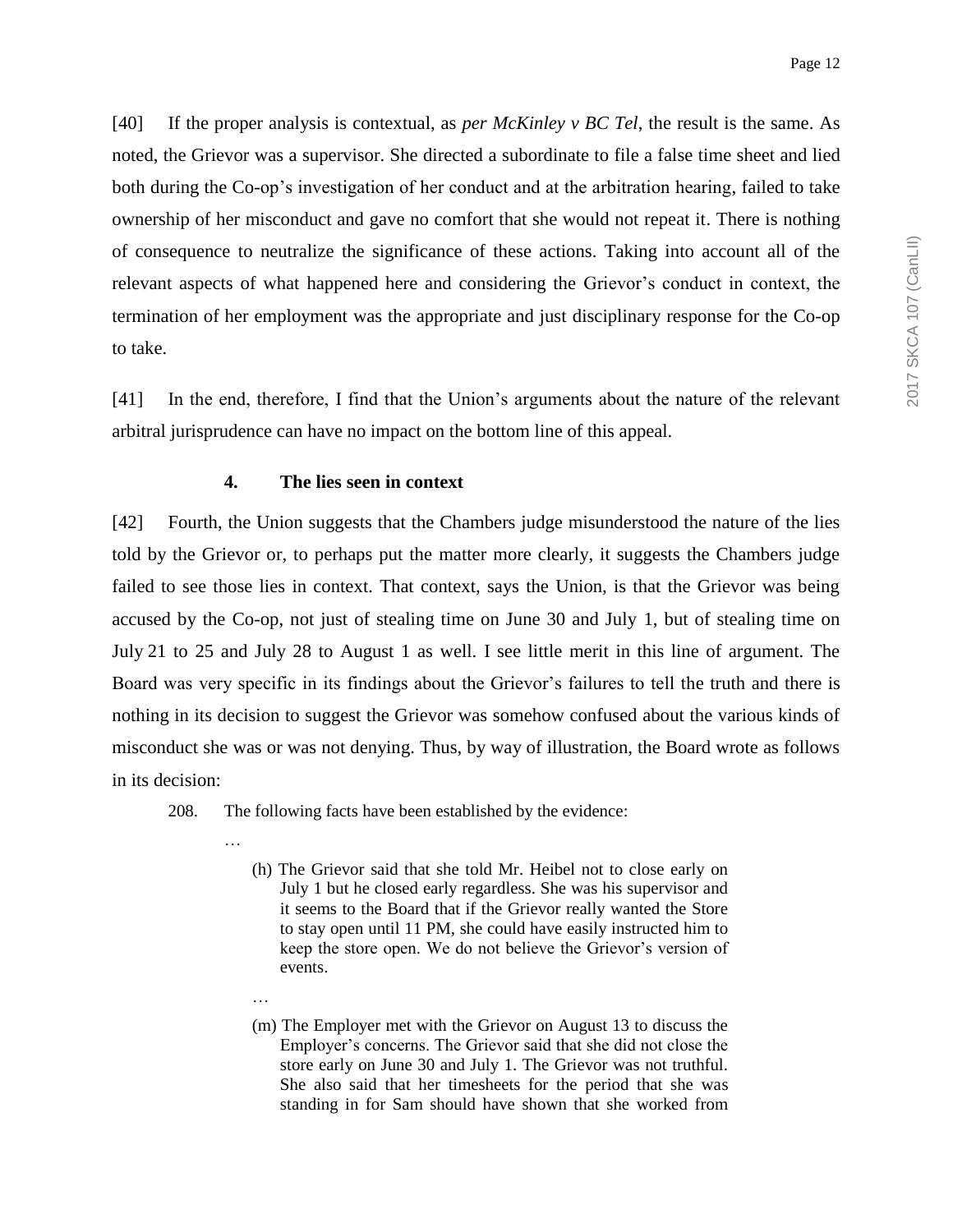7:30 AM to 4:30 PM and further that her timesheets for the two evening shifts (June 30 and July 1) were accurate. This statement

- (n) During the Grievor's examination-in-chief, she continued to state that she never closed the Store early. This was untruthful.
- 217. Particularly vexing the Board is the fact that the Grievor continued to lie stating that the Store had not closed early on two occasions, even during her examination-in-chief. This was not only untruthful, it was foolish. Not until cross-examination did the Grievor admit that she had closed the store early. Even then she was not forthcoming regarding her instructions to Mr. Walters regarding his time recording.

[43] In conclusion, there is no merit in the suggestion that the Chambers judge failed to see the Grievor's lies in their proper context.

### **5. The "range of possible outcomes" issue**

was untruthful.

[44] Fifth, the Union submits the decision of the Chambers judge cannot stand because he effectively acknowledged the reasonableness of the Board's decision and then simply substituted his view of the proper disciplinary response to the Grievor's actions for that of the Board. In this regard, the Union points specifically to paragraphs 53 and 58 of the decision of the Chambers judge where, according to the Union, the judge expressly acknowledged that the Board's decision fell within the range of reasonable outcomes for the matter before it but went on, nonetheless, to impose his views for those of the Board. Paragraphs 53 and 58 read as follows:

[53] In this case, although the reasons given by the Board are clear and intelligible, and the end result falls within a range of possible outcomes, the end result is, in my view, an outcome that is not defensible in respect of the facts found by the Board and the applicable law.

…

…

[58] Given all of the negative findings of fact made by the Board, it was necessary for the Board to identify some significant mitigating factor or factors in order to justify a penalty less than dismissal. In its reasons, the Board referred to no significant mitigating factors, nor were any significant mitigating factors identified in the Board's findings of fact, or the evidence. In particular, all of the relevant factors that the Board identified in its reasons were factors which, according to the applicable jurisprudence - both judicial and arbitral - weigh in favour of dismissal. The Board did not identify any factors in its reasons which were indicative of a viable employment relationship going forward. In the absence of such reasons, the decision to reinstate Ms. Osbourne was a "leap of faith" of the kind described by the Supreme Court in *Bhadauria*. Therefore, while the decision in this case is one that falls within a range of possible acceptable outcomes, it is not an outcome which is defensible in respect of the facts before the Board and the applicable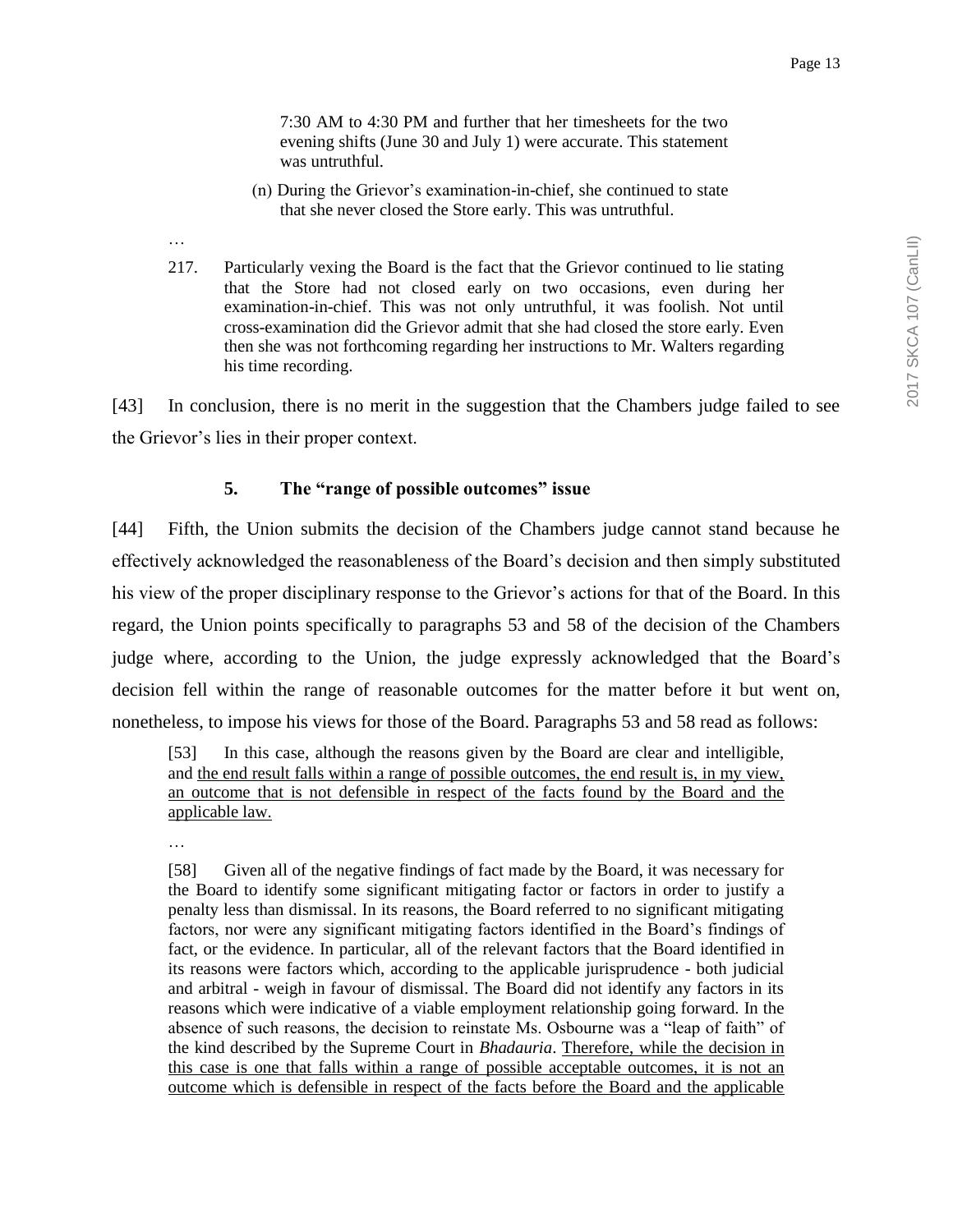law. Applying the standard in *Dunsmuir*, therefore, I must conclude that the Board's decision was unreasonable.

#### (Emphasis added)

[45] As is apparent, the Union's argument involves a misreading of the Chambers judge's decision. The language the Chambers judge chose to use at paragraphs 53 and 58 is arguably not as clear as it might have been. However, it is obvious he was not accepting the reasonableness of the Board's decision and then, notwithstanding that, going on to say the decision was unreasonable and to impose his personal views as to the sanction that should have been imposed on the Grievor. The Chambers judge's comments to the effect that the Board's decision fell within a range of "possible outcomes" or "possible acceptable outcomes" can only be taken to mean he thought that, in an abstract or generalized sense, a four-month suspension without pay could be a reasonable sanction for the misconduct of closing a store early on a couple of nights. But, the Chambers judge's whole point was that the Grievor's conduct had to be seen in the context of the facts as found by the Board – facts that included the Grievor's instructions to a subordinate to falsify his time sheet, the Grievor's lying both to the Co-op during the investigation and at the arbitration hearing and, critically, the lack of any assurance that the Grievor's conduct would not be repeated. As the Chambers judge explained, there were no significant mitigating factors. It was in light of all of this, seen against the background of the governing legal principles, that he found the Board's decision to have been unreasonable.

[46] To sum up on the overall question of the reasonableness of the Board's decision, I find that the Chambers judge made no error in concluding as he did. Given its findings of fact, the Board's decision was unreasonable.

#### **B. The decision to reinstate the termination**

[47] The Union submits, in the alternative, that even if the Board's decision was unreasonable, the Chambers judge nonetheless erred by reinstating the Grievor's termination. It contends the Chambers judge should have quashed the Board's decision and remitted the grievance to the Board for reconsideration.

[48] There is no doubt that, as a general rule, a reviewing court should not substitute its own judgment for that of an administrative body. Normally, when a decision is quashed, the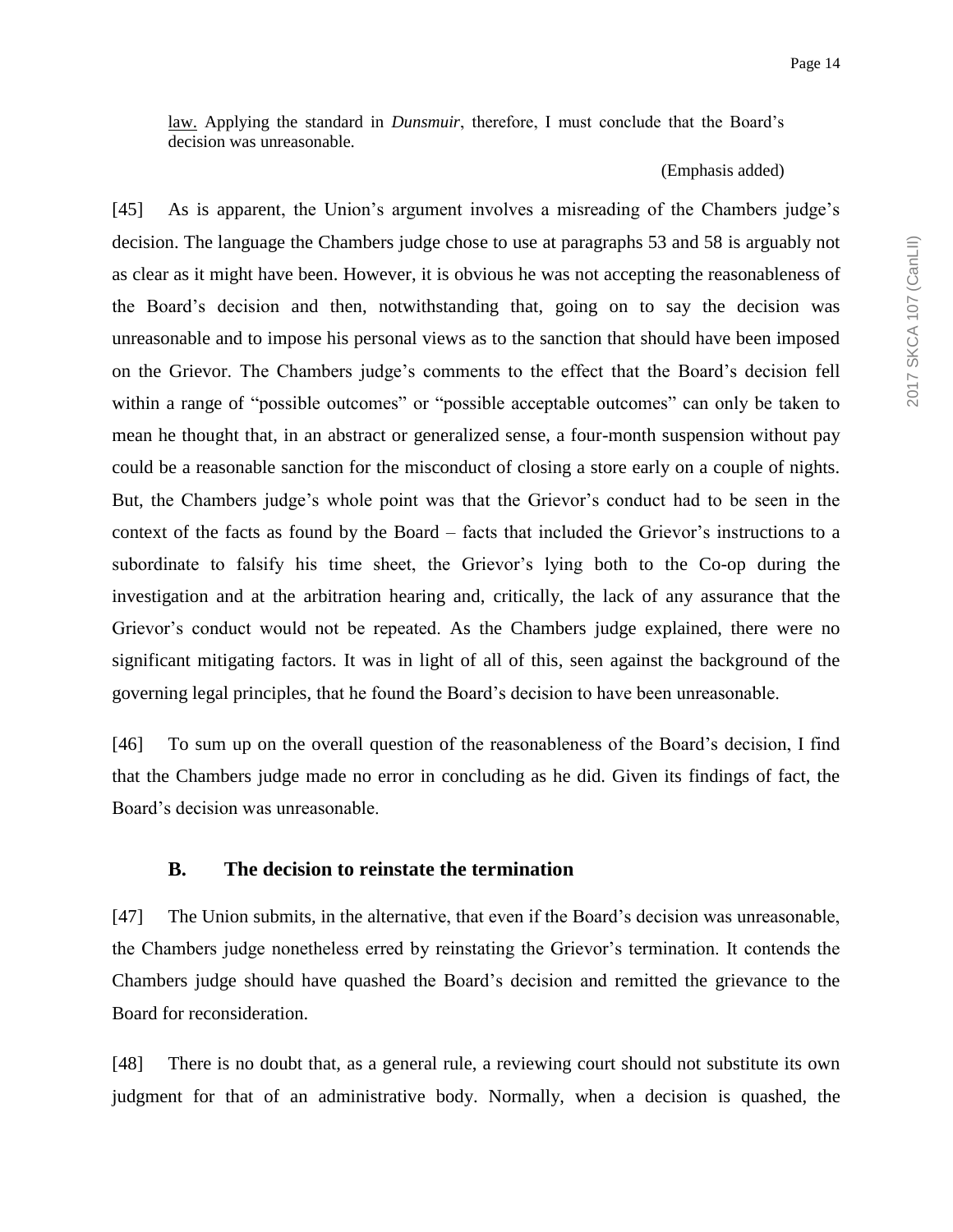controversy in issue is sent back to be dealt with afresh. That said, this principle is not absolute. While a court may not substitute its decision lightly or arbitrarily for that of an administrative body, there are narrow circumstances where this can be appropriate. The first is when returning the case to the administrative body would be pointless, such as when the body has been determined to be without jurisdiction. The second is when only one solution is possible, i.e., when any other solution would be unreasonable. See: *Giguère c Chambre des notaires du Québec*, 2004 SCC 1 at paras 65–66, [2004] 1 SCR 3; *Telus Communications Inc. and Telecommunications Workers Union*, 2014 ABCA 199 at para 35, 575 AR 325 [*Telus*]; *2274659 Ontario Inc. v Canada Chrome Corporation*, 2016 ONCA 145 at para 69, 394 DLR (4th) 471; and *Allman v Amacon Property Management Services Inc.*, 2007 BCCA 302 at para 9, 280 DLR (4th) 550 at 573; *Gehl v Canada (Attorney General)*, 2017 ONCA 319 at para 54, 413 DLR (4th) 1.

[49] The Chambers judge did not lay out his thinking with respect to why he elected to reinstate the Grievor's termination. However, it is apparent that he took that step because, given the Board's findings of fact, there was no other reasonable outcome for the grievance arbitration. Given those findings of fact and the relevant arbitral jurisprudence, I am not persuaded the Chambers judge made an error in this regard.

[50] In my view, this is a case much like *Telus*. There, the grievor's employment was terminated because he had lied about being too sick to work and had then played in a slo-pitch tournament. An arbitrator substituted a one-month suspension for the termination and a judge, on judicial review, then found the arbitrator's decision to be unreasonable and reinstated the termination. The Court of Appeal for Alberta upheld the Chambers judge's ruling and wrote as follows:

[39] Here, the reviewing chambers judge correctly recognized that arbitrators are entitled to considerable deference. He also correctly recognized that reviewing courts function to protect parties and the administrative system from unreasonable decisions. Rather than usurping the proper functioning of administrative tribunals, this is a balancing that respects the role of tribunals to choose from among reasonable options and the responsibility of the courts to protect litigants and administrative schemes from unreasonable decisions. We find that the chambers judge's decision to uphold the termination was consistent with existent caselaw, public policy, and the supervisory role of the courts in the administrative process. This ground of appeal is dismissed.